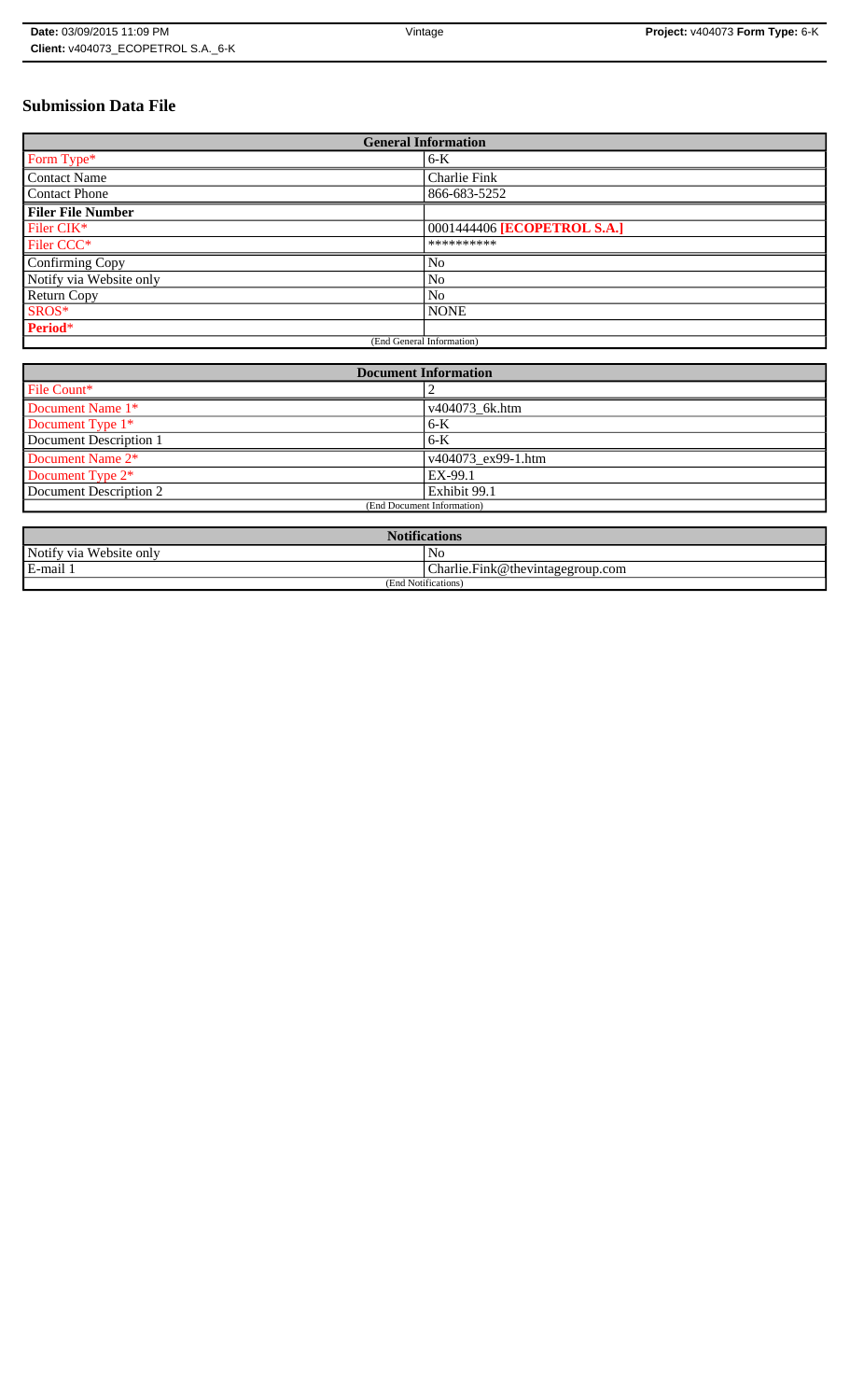#### **UNITED STATES SECURITIES AND EXCHANGE COMMISSION Washington, D.C. 20549**

## **FORM 6-K**

#### **REPORT OF FOREIGN PRIVATE ISSUER PURSUANT TO RULE 13a-16 OR 15d-16 UNDER THE SECURITIES EXCHANGE ACT OF 1934**

For the month of March, 2015 Commission File Number 001-34175

ECOPETROL S.A.

(Exact name of registrant as specified in its charter)

N.A.

(Translation of registrant's name into English)

COLOMBIA

(Jurisdiction of incorporation or organization)

Carrera 13 No. 36 – 24

 (Address of principal executive offices) BOGOTA – COLOMBIA

Indicate by check mark whether the registrant files or will file annual reports under cover of Form 20-F or Form 40-F.

Form 20-F  $\boxtimes$  Form 40-F  $\Box$ 

Indicate by check mark if the registrant is submitting the Form 6-K in paper as permitted by Regulation S-T Rule 101(b)(1)

Yes $\square$  No  $\square$ 

Indicate by check mark if the registrant is submitting the Form 6-K in paper as permitted by Regulation S-T Rule 101(b)(7)

Yes □ No ⊠

Indicate by check mark whether the registrant by furnishing the information contained in this form is also thereby furnishing the information to the Commission pursuant to Rule 12g3-2(b) under the Securities Exchange Act of 1934.

 $\mathbf{Yes} \ \square \ \mathbf{No} \ \boxtimes$ 

If "Yes" is marked, indicate below the file number assigned to the registrant in connection with Rule  $12g3-2(b)$ : 82- N/A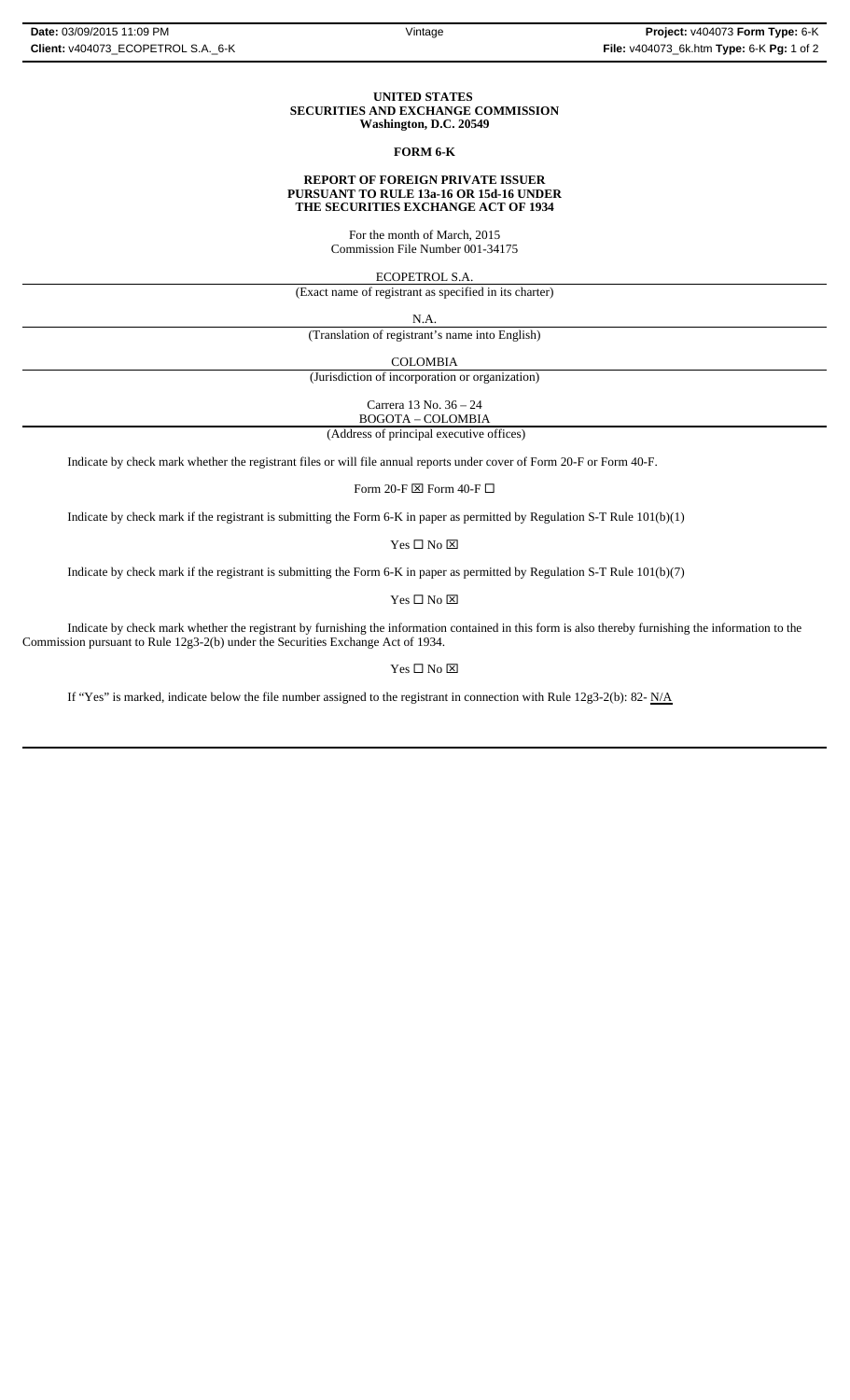# **SIGNATURES**

Pursuant to the requirements of the Securities Exchange Act of 1934, the registrant has duly caused this report to be signed on its behalf by the undersigned, thereunto duly authorized.

Ecopetrol S.A.

By: /s/ Magda Manosalva

Name: Magda Manosalva Title: Chief Financial Officer

Date: March 10, 2015